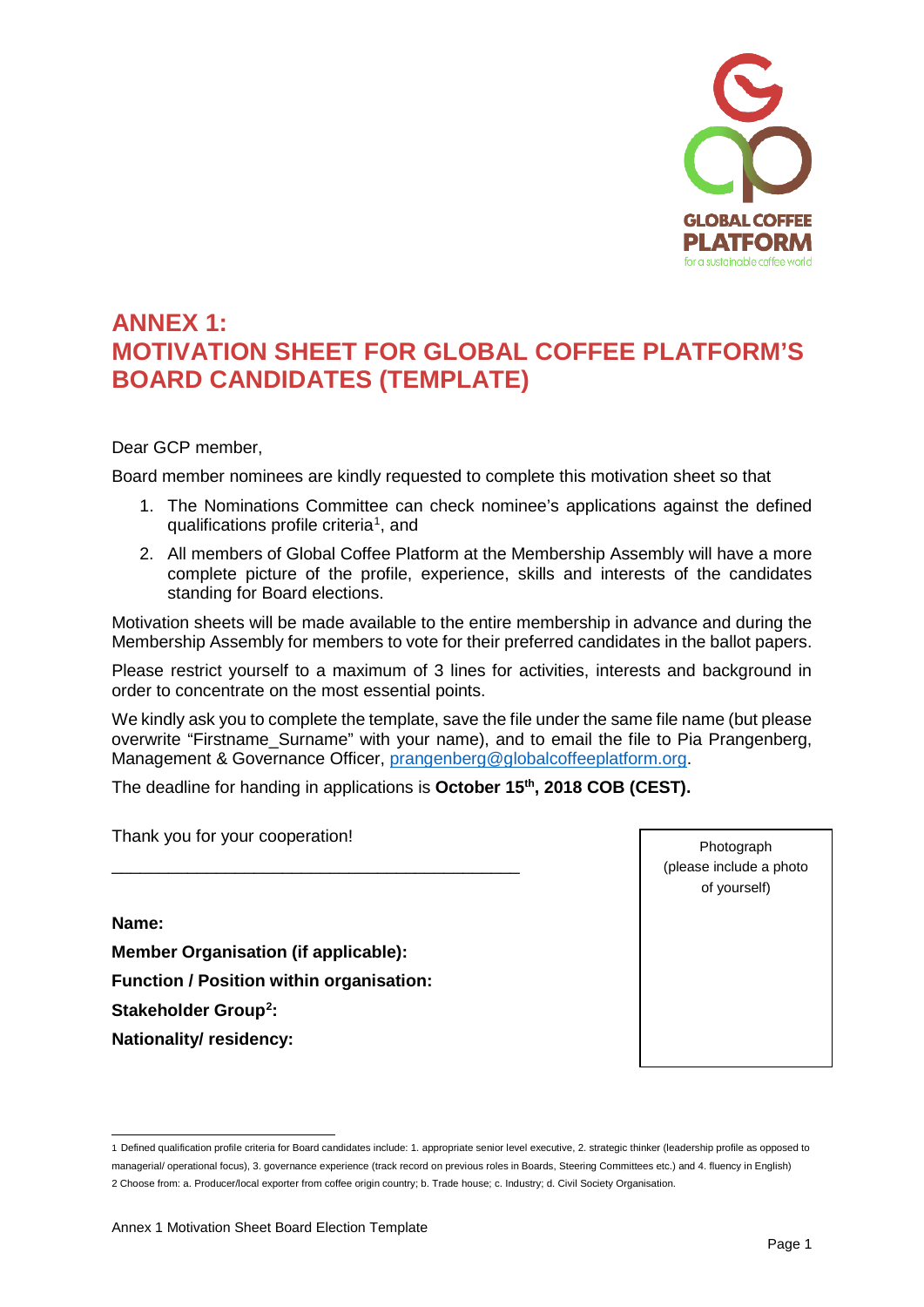

## **My (coffee) background:**

(Please give a few details about your personal experience & background in relation to the coffee sector/ sustainability.)

**My previous involvement, experience or role with the Global Coffee Platform, its predecessor or the Sustainable Coffee Program and its Steering Committee, or in sustainability topics or other initiatives in the coffee sector so far:**

(Please describe your history/experience.)

## **My contribution to the Global Coffee Platform as a Board member:**

(Please indicate major future developments/achievements of the Global Coffee Platform you want to support. Please indicate focus and priorities of related activities.)

## **My vision for a sustainable coffee sector:**

(Please indicate your vision of a sustainable coffee sector)

## **Potential conflict of interest arising from my Board membership:**

(Please indicate specific commercial relationship/ interests that might be relevant for your role as Board member)